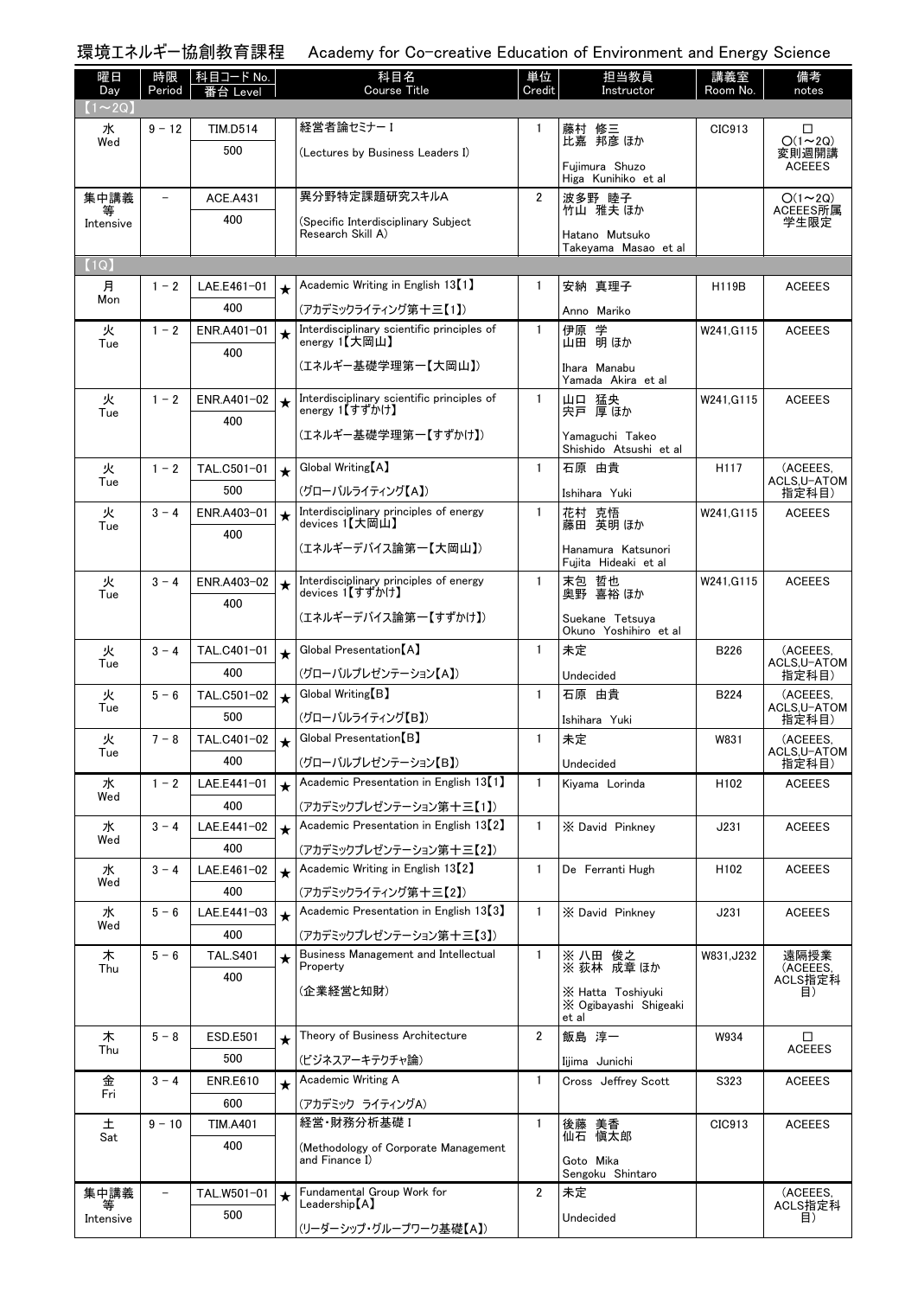|                |                          | 環境エネルギー協創教育課程      |            | Academy for Co-creative Education of Environment and Energy Science      |                |                                        |                     |                                   |
|----------------|--------------------------|--------------------|------------|--------------------------------------------------------------------------|----------------|----------------------------------------|---------------------|-----------------------------------|
| 曜日             | 時限                       | │科目コード No.         |            | 科目名<br><b>Course Title</b>                                               | 単位<br>Credit   | 担当教員                                   | 講義室<br>Room No.     | 備考                                |
| Day<br>(1Q)    | Period                   | 番台 Level           |            |                                                                          |                | Instructor                             |                     | notes                             |
| 集中講義           | $\overline{\phantom{0}}$ | TAL.W501-02        | $\star$    | Fundamental Group Work for                                               | 2              | 未定                                     |                     | (ACEEES,                          |
| 等<br>Intensive |                          | 500                |            | Leadership [B]                                                           |                | Undecided                              |                     | ACLS指定科<br>目)                     |
|                |                          |                    |            | (リーダーシップ・グループワーク基礎【B】)                                                   |                |                                        |                     |                                   |
| インターン<br>シップ   | $\overline{\phantom{0}}$ | TAL.I601-01        |            | リーダーシップ·オフキャンパスプロジェクト【A】                                                 | 4              | 未定                                     |                     | (ACEEES.<br>ACLS, U-ATOM          |
| Internship     |                          | 600                |            | (Leadership Off-Campus Project【A】)                                       |                | Undecided                              |                     | 指定科目)                             |
| 2Q)<br>未定      |                          | <b>LAW.X401</b>    |            | Science Communication for Global                                         | $\overline{2}$ | 野原 佳代子                                 |                     | <b>ACEEES</b>                     |
| To be          |                          | 400                | $\star$    | Talents - Overseas Programme                                             |                | Norton Michael George                  |                     |                                   |
| announced      |                          |                    |            | (グローバル人材のためのサイエンスコミュニ<br>ケーションー海外研修プログラム)                                |                | Nohara Kayoko<br>Norton Michael George |                     |                                   |
| 月              | $1 - 2$                  | LAE.E462-01        | $\star$    | Academic Writing in English 14 <sup>[1]</sup>                            | $\mathbf{1}$   | 安納 真理子                                 | H119B               | <b>ACEEES</b>                     |
| Mon            |                          | 400                |            | (アカデミックライティング第十四【1】)                                                     |                | Anno Mariko                            |                     |                                   |
| 月              | $3 - 4$                  | <b>TAL.S601</b>    |            | 政策立案ワークショップ                                                              | $\mathbf{1}$   | 未定                                     | EEI-                | 遠隔授業                              |
| Mon            |                          | 600                |            | (Policy-making Workshop)                                                 |                | Undecided                              | 221.G115            | (ACEEES,<br>ACLS指定科<br>目)         |
| 火<br>Tue       | $1 - 2$                  | ENR.A402-01        | $\star$    | Interdisciplinary scientific principles of<br>energy 2【大岡山】              | $\mathbf{1}$   | 伊原 学<br>沖本 洋一                          | W241.G115           | <b>ACEEES</b>                     |
|                |                          | 400                |            | (エネルギー基礎学理第二【大岡山】)                                                       |                | Ihara Manabu<br>Okimoto Yoichi         |                     |                                   |
| 火<br>Tue       | $1 - 2$                  | ENR.A402-02        | $\star$    | Interdisciplinary scientific principles of<br>energy 2【すずかけ】             | $\mathbf{1}$   | 山田 明<br>荒井 創ほか                         | W241.G115           | <b>ACEEES</b>                     |
|                |                          | 400                |            | (エネルギー基礎学理第二【すずかけ】)                                                      |                | Yamada Akira<br>Arai Hajime et al      |                     |                                   |
| 火<br>Tue       | $3 - 4$                  | ENR.A404-01        | $\star$    | Interdisciplinary principles of energy<br>devices 2【大岡山】                 | $\mathbf{1}$   | 伊原 学<br>笹部 崇ほか                         | W241.G115           | <b>ACEEES</b>                     |
|                |                          | 400                |            | (エネルギーデバイス論第二【大岡山】)                                                      |                | Ihara Manabu<br>Sasabe Takashi et al   |                     |                                   |
| 火              | $3 - 4$                  | ENR.A404-02        | $\star$    | Interdisciplinary principles of energy                                   | $\mathbf{1}$   | 山田 明                                   | W241, G115          | <b>ACEEES</b>                     |
| Tue            |                          | 400                |            | devices 2【すずかけ】<br>(エネルギーデバイス論第二【すずかけ】)                                  |                | 北村 房男 ほか<br>Yamada Akira               |                     |                                   |
|                |                          |                    |            |                                                                          |                | Kitamura Fusao et al                   |                     |                                   |
| 水<br>Wed       | $1 - 2$                  | LAE.E442-01        | $\star$    | Academic Presentation in English 14 <sup>[1]</sup>                       | $\mathbf{1}$   | Kivama Lorinda                         | H <sub>102</sub>    | <b>ACEEES</b>                     |
|                |                          | 400                |            | (アカデミックプレゼンテーション第十四【1】)                                                  |                |                                        |                     |                                   |
| 水<br>Wed       | $3 - 4$                  | LAE.E442-02        | $\star$    | Academic Presentation in English 14 <sup>[2]</sup>                       | $\mathbf{1}$   | X David Pinkney                        | J231                | <b>ACEEES</b>                     |
| 水              | $3 - 4$                  | 400<br>LAE.E462-02 |            | (アカデミックプレゼンテーション第十四【2】)<br>Academic Writing in English 14 <sup>[2]</sup> | $\mathbf{1}$   | De Ferranti Hugh                       | H <sub>102</sub>    | <b>ACEEES</b>                     |
| Wed            |                          | 400                | $\star$    |                                                                          |                |                                        |                     |                                   |
| 水              | $5 - 6$                  | LAE.E442-03        | $\star$    | (アカデミックライティング第十四【2】)<br>Academic Presentation in English 14 [3]          | $\mathbf{1}$   | X David Pinkney                        | J231                | <b>ACEEES</b>                     |
| Wed            |                          | 400                |            | (アカデミックプレゼンテーション第十四【3】)                                                  |                |                                        |                     |                                   |
| 木              | $3 - 4$                  | TAL.C602-01        | $\star$    | Creative Discussion [A]                                                  | $\mathbf{1}$   | Kiyama Lorinda                         | W832                | (ACEEES,                          |
| Thu            |                          | 600                |            | (クリエイティブディスカッション【A】)                                                     |                | 安德 万貴子                                 |                     | ACLS指定科<br>目)                     |
|                |                          |                    |            |                                                                          |                | Kiyama Lorinda<br>Antoku Makiko        |                     |                                   |
| 金              | $3 - 4$                  | <b>ENR.E611</b>    | $\star$    | Academic Writing B                                                       | $\mathbf{1}$   | Cross Jeffrey Scott                    | S323                | <b>ACEEES</b>                     |
| Fri            |                          | 600                |            | (アカデミック ライティングB)                                                         |                |                                        |                     |                                   |
| 金              | $7 - 8$                  | <b>TAL.S403</b>    | $\star$    | <b>Challenging Global Issues</b>                                         | $\mathbf{1}$   | 未定                                     | W831, J232          | 遠隔授業                              |
| Fri            |                          | 400                |            | (グローバル課題への挑戦)                                                            |                | Undecided                              |                     | (ACEEES,<br>ACLS, U-ATOM<br>指定科目) |
| 集中講義           |                          | AGE.C537           | $\bigstar$ | Global Communication: Scientifie                                         | $\ddot{}$      | <del>Vacha Martin</del>                |                     | <b>AGEEES</b>                     |
| ∓<br>Intensive |                          | 500                |            | Publishing                                                               |                |                                        |                     | →休講                               |
|                |                          |                    |            | <del>(グローバルコミュニケーション:サイエンティフィッ</del><br><del>クーパブリッシング)</del>            |                |                                        |                     |                                   |
| 集中講義           |                          | <b>GEG.P501</b>    | C          | コンセプト・デザイニング                                                             | $\overline{2}$ | 野原 佳代子                                 | 武蔵野美大               | 7月最終週から                           |
| 等<br>Intensive |                          | 500                |            | (Concept Designing)                                                      |                | Nohara Kayoko                          | (六本木デ<br>ザインハブ)     | 8月第1週まで<br>の5日間、午後                |
|                |                          |                    |            |                                                                          |                |                                        | と<br>東工大S5-<br>407A | のみ、土曜日を<br>含む ACEEES              |
| 集中講義           | $\overline{\phantom{0}}$ | TAL.W501-03        | $\star$    | Fundamental Group Work for                                               | $\overline{2}$ | 未定                                     |                     | (ACEEES,                          |
| 等<br>Intensive |                          | 500                |            | Leadership <sup>[C]</sup>                                                |                | Undecided                              |                     | ACLS指定科<br>目)                     |
|                |                          |                    |            | (リーダーシップ・グループワーク基礎【C】)                                                   |                |                                        |                     |                                   |